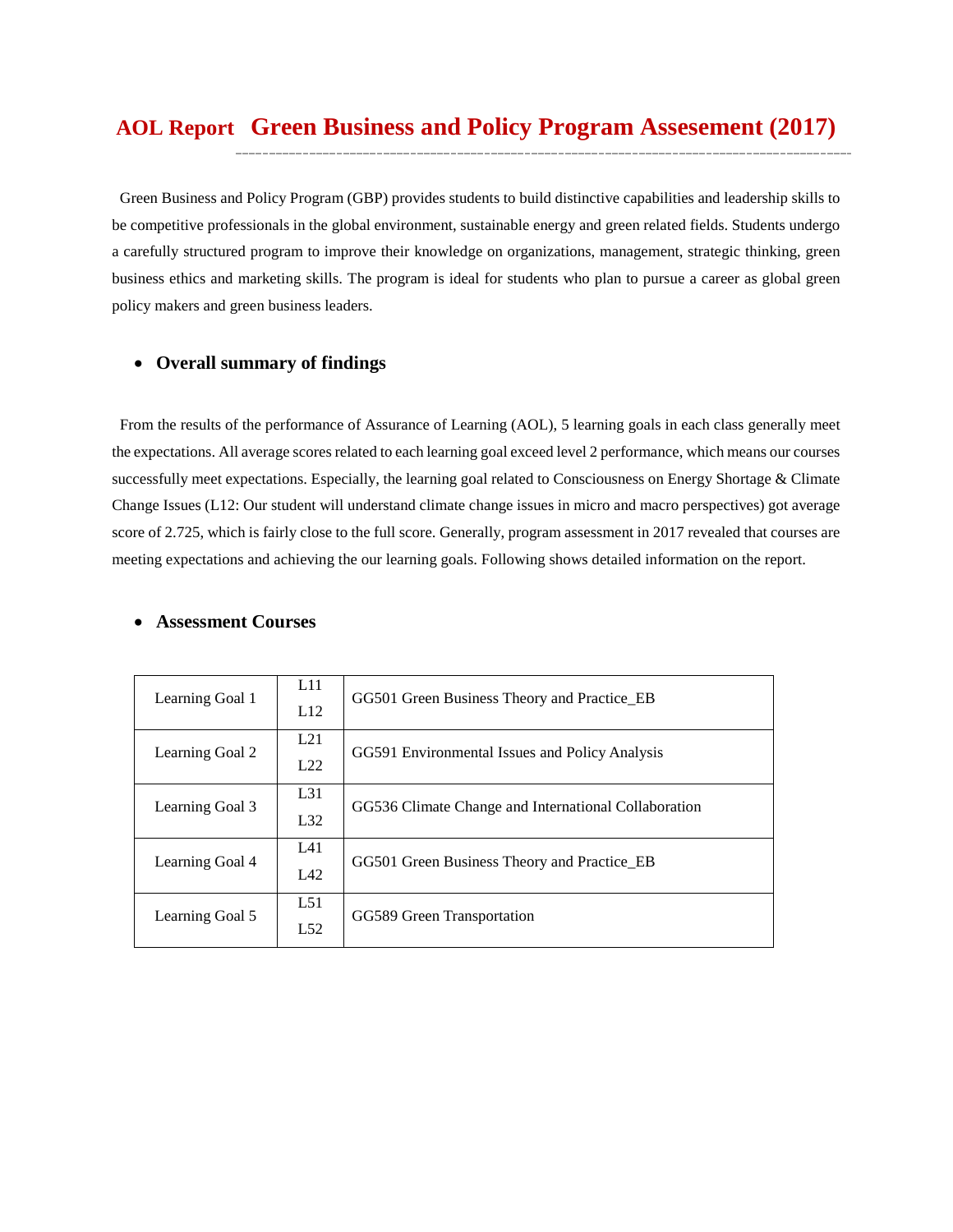## • **Assessment Overview**

## **GGP Assessment: Learning Goal 1**

**Learning Goal1 (Consciousness on Energy Shortage & Climate Change Issues)**

**: Our graduates will understand the criticality of energy shortage and climate change problems both in macro and micro perspectives.**

| <b>Learning Objective</b>                                                                                                                                                                               | <b>Sample</b>                              | <b>Methods</b>                                                   |
|---------------------------------------------------------------------------------------------------------------------------------------------------------------------------------------------------------|--------------------------------------------|------------------------------------------------------------------|
| (L11) Our students will understand the criticality of<br>energy shortage in micro and macro perspectives.<br>(L12) Our student will understand climate change<br>issues in micro and macro perspectives | Students enrolled in<br>$GG501$ EB $(N=8)$ | - (L11) Course-embedded survey<br>- (L12) Course-embedded survey |
| Findings                                                                                                                                                                                                |                                            |                                                                  |

- The average score exceeded level 2 performance (Meet Expectations) using the course-embedded survey, L11 and L12 in the GG501\_EB course.

- Most students in GG501\_EB understand the issues of energy shortage and climate change in micro and macro perspectives.

\* 1 (Fails to Meet Expectations) 2 (Meets Expectations) 3 (Exceed Expectation)

### **GGP Assessment: Learning Goal 2**

#### **Learning Goal2 (Multi-disciplinary competence)**

**: Our graduates will synergistically understand green policy, green technology, and green business.**

| Learning Objective                                                                                                                                                                                               | <b>Sample</b>                        | <b>Methods</b>                                                     |
|------------------------------------------------------------------------------------------------------------------------------------------------------------------------------------------------------------------|--------------------------------------|--------------------------------------------------------------------|
| (L21) Our students will be able to strategically<br>analyze business cases and will demonstrate the<br>ability of sound business judgement.<br>(L22) Our students will synthesize different<br>discipline areas. | Students enrolled in<br>$GG591(N=9)$ | (L21) course-embedded<br>survey<br>(L22) course-embedded<br>survey |

Findings

- The average score exceeded level 2 performance (Meet Expectations) using the course embedded survey, L21 and L12 in the GG591 course.

- Most students in GG591 course are able to strategically analyze business cases and synthesize different discipline areas.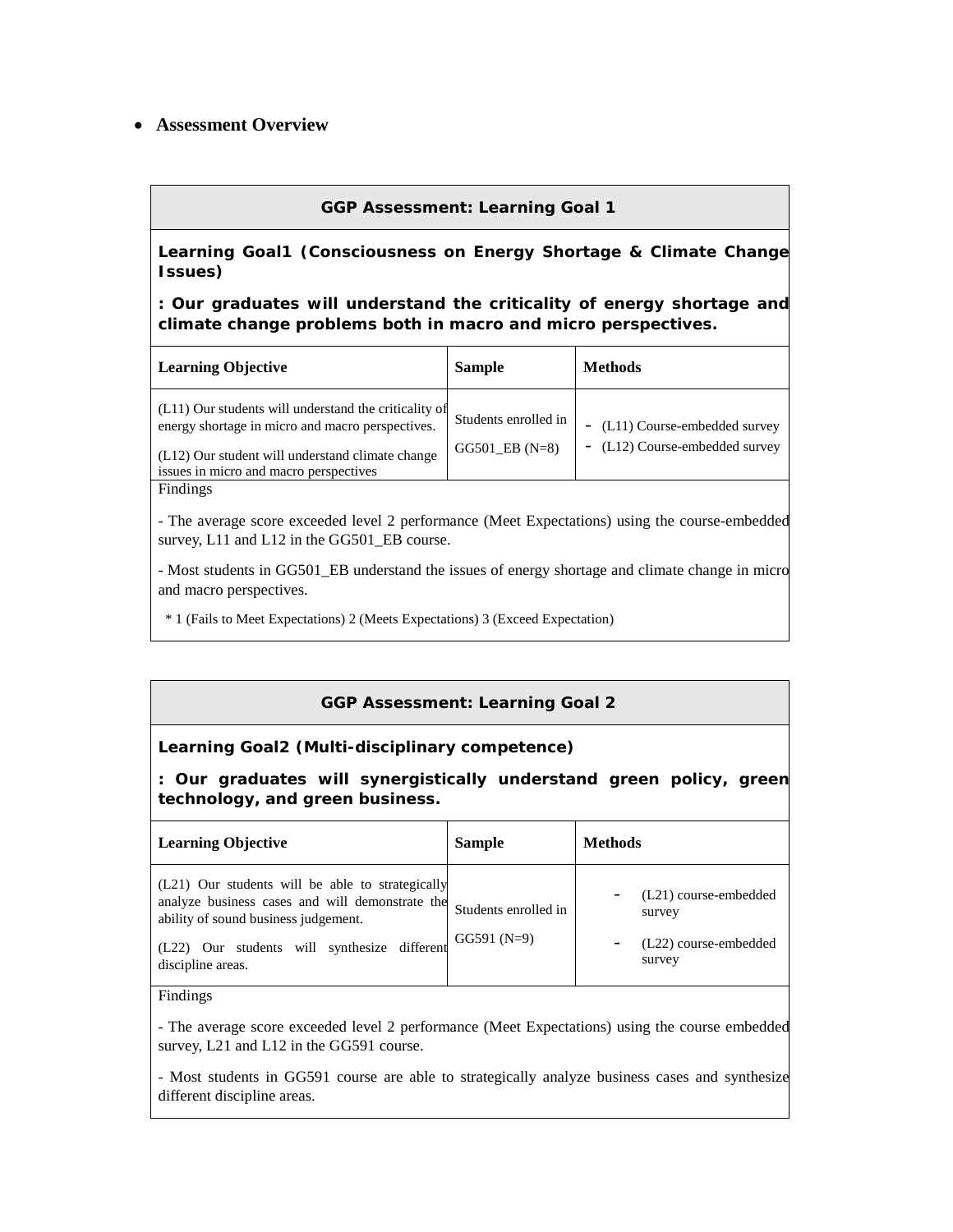\* 1 (Fails to Meet Expectations) 2 (Meets Expectations) 3 (Exceed Expectation)

### **GGP Assessment: Learning Goal 3**

#### **Learning Goal3 (Project Consulting Performance)**

### **: Our graduates will be able to propose green projects and conduct the projects effectively.**

| <b>Learning Objective</b>                                                                                                                                                              | <b>Sample</b>        | <b>Methods</b>                                                     |
|----------------------------------------------------------------------------------------------------------------------------------------------------------------------------------------|----------------------|--------------------------------------------------------------------|
| (L31) Our students will produce professional<br>business documents.<br>Our students will deliver effective $GG576(N=15)$<br>(L32)<br>presentation accompanied with proper supplements. | Students enrolled in | (L31) course-embedded<br>survey<br>(L32) course-embedded<br>survey |

#### Findings

- The average score exceeded level 2 performance (Meet Expectations) using the course embedded survey, L31 and L32 in the GG576 course.

- Most students in GG576 course are able to produce professional business documents and deliver effective presentations accompanied with proper supplements.

\* 1 (Fails to Meet Expectations) 2 (Meets Expectations) 3 (Exceed Expectation)

### **GGP Assessment: Learning Goal 4**

#### **Learning Goal4 (Global Communication)**

**: Our graduates will be able to effectively communicate in English for international projects.**

| <b>Learning Objective</b>                                                                                                                                                                                                             | <b>Sample</b>                              | <b>Methods</b>                                                     |
|---------------------------------------------------------------------------------------------------------------------------------------------------------------------------------------------------------------------------------------|--------------------------------------------|--------------------------------------------------------------------|
| (L41) Our students will understand global business<br>issues and relate current issues to emerging business<br>opportunities<br>(L42) Our students will have command of business<br>English or other language of major global market. | Students enrolled in<br>$GG501$ EB $(N=8)$ | (L41) course-embedded<br>survey<br>(L42) course-embedded<br>survey |

Findings

- The average score exceeded level 2 performance (Meet Expectations) using the course embedded survey, L41 and L42 in the GG501\_EB course.

- Most GGP students understand global business issues and relate current issues in emerging business opportunities.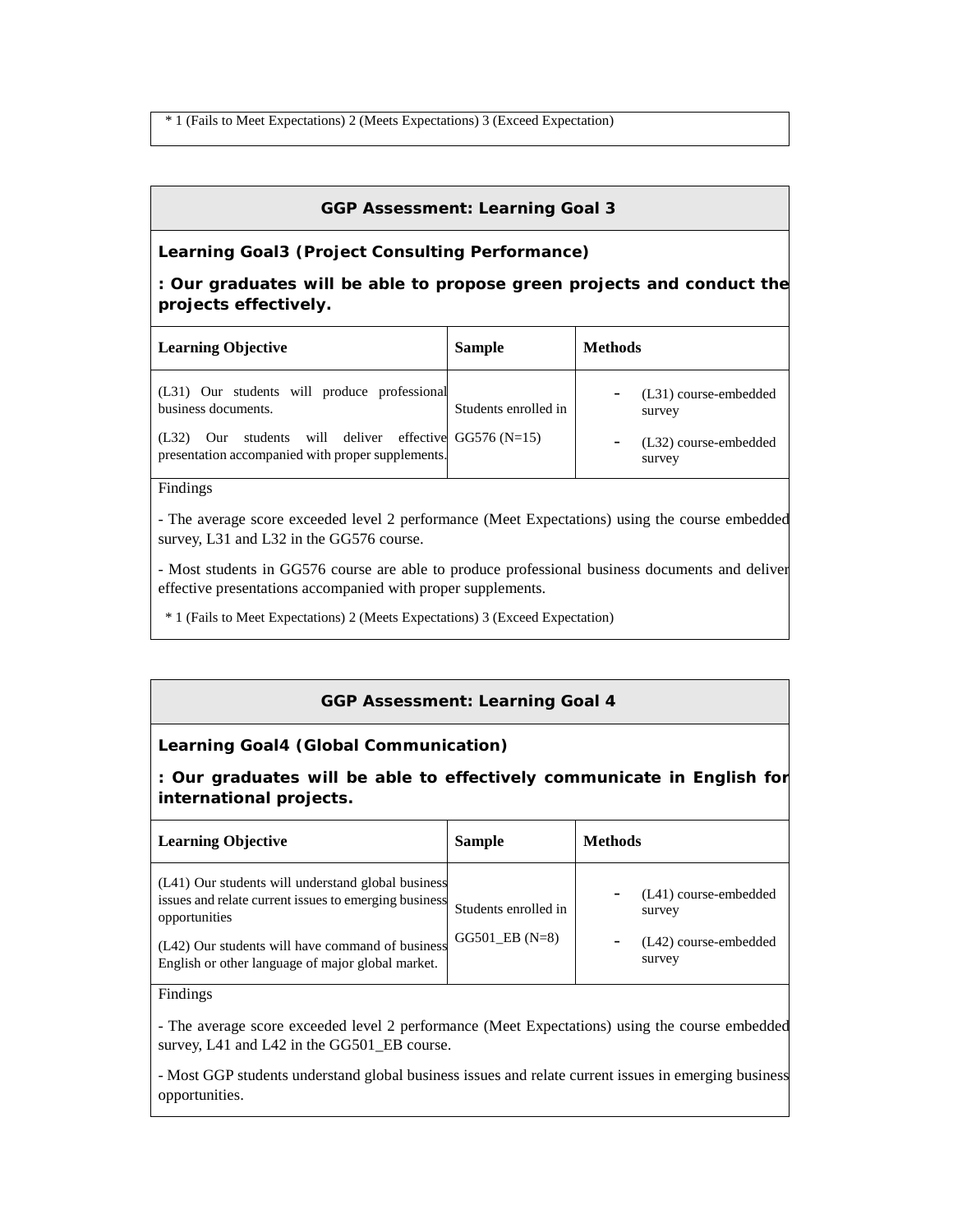- OPI (Oral Proficiency Interview in English) level test is mandatory for all GGP students. The OPI level ranges from 1 to 10. Students with level 1 to 9 are required to complete two English Business Communication courses. This requirement is waived for students who obtain Level 10 in the OPI test.

\* 1 (Fails to Meet Expectations) 2 (Meets Expectations) 3 (Exceed Expectation)

## **GGP Assessment: Learning Goal 5**

## **Learning Goal5 (Leadership and Teamwork)**

**: Our graduates will have the capability and attitude of team building and lead a team task successfully.**

| <b>Learning Objective</b>                                                                    | <b>Sample</b>        | <b>Methods</b>                 |
|----------------------------------------------------------------------------------------------|----------------------|--------------------------------|
| (L51) Our students will have high-performance<br>leadership skill.                           | Students enrolled in | - (L51) course-embedded survey |
| (L52) Our students will know how to build a team<br>successfully in competitive environment. | $GG589(N=12)$        | - (L52) course-embedded survey |
| Findings                                                                                     |                      |                                |

- The average score exceeded level 2 performance (Meet Expectations) using the course embedded survey, L51 and L52 in the GG589 course.

- Most students in GG589 display high-performance in leadership skill and know how to build a team successfully. Most GGP students have powerful leadership and team building ability.

\* 1 (Fails to Meet Expectations) 2 (Meets Expectations) 3 (Exceed Expectation)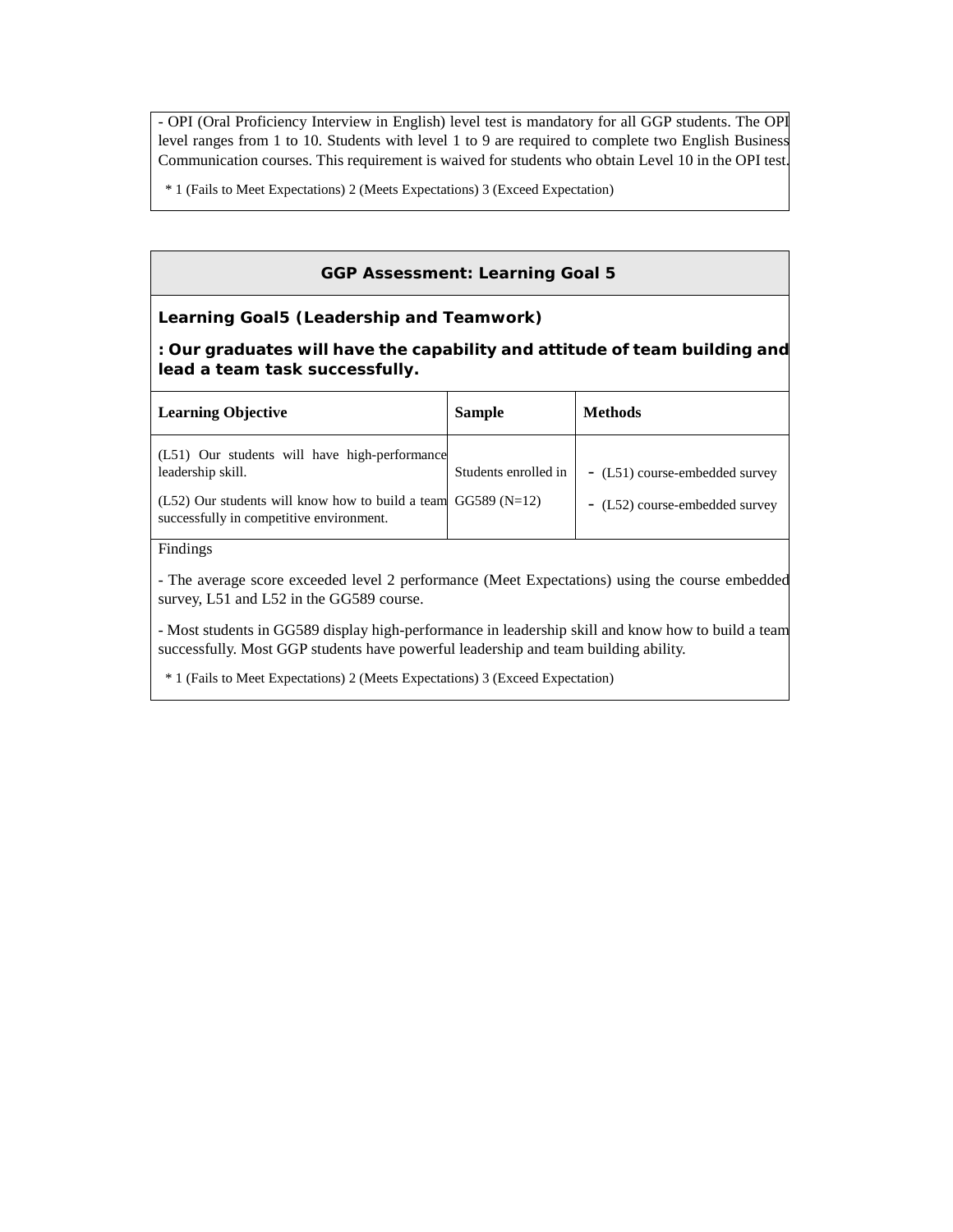## **Data Analysis and Results**

|                                                                                            | <b>Assessment Learning Goal 1(L1): GG501_EB</b> |                |                                |                         |                |                         |                         |  |  |  |  |
|--------------------------------------------------------------------------------------------|-------------------------------------------------|----------------|--------------------------------|-------------------------|----------------|-------------------------|-------------------------|--|--|--|--|
|                                                                                            |                                                 |                | - Using course-embedded survey |                         |                |                         |                         |  |  |  |  |
|                                                                                            | L1                                              |                |                                |                         |                |                         |                         |  |  |  |  |
| <b>Student</b><br>number                                                                   |                                                 | L12(Trait)     |                                |                         |                |                         |                         |  |  |  |  |
|                                                                                            | $\mathbf{1}$                                    | $\overline{2}$ | $\overline{\mathbf{3}}$        | $\overline{\mathbf{4}}$ | 5              | $\mathbf{1}$            | $\overline{2}$          |  |  |  |  |
| $\mathbf{1}$                                                                               | 3                                               | 3              | 3                              | 3                       | $\overline{2}$ | $\overline{2}$          | 3                       |  |  |  |  |
| $\overline{2}$                                                                             | 3                                               | $\overline{2}$ | 3                              | $\overline{2}$          | $\overline{2}$ | $\overline{2}$          | $\overline{2}$          |  |  |  |  |
| $\overline{\mathbf{3}}$                                                                    | $\overline{2}$                                  | 3              | $\overline{2}$                 | $\overline{2}$          | $\overline{2}$ | $\overline{2}$          | $\overline{2}$          |  |  |  |  |
| $\overline{\mathbf{4}}$                                                                    | 3                                               | 3              | 3                              | 3                       | $\overline{2}$ | 3                       | 3                       |  |  |  |  |
| 5                                                                                          | 3                                               | 3              | 3                              | 3                       | 3              | 3                       | $\overline{3}$          |  |  |  |  |
| 6                                                                                          | 3                                               | 2              | $\overline{3}$                 | 3                       | 3              | $\overline{3}$          | $\overline{3}$          |  |  |  |  |
| 7                                                                                          | $\overline{3}$                                  | $\overline{3}$ | $\overline{3}$                 | 3                       | $\overline{2}$ | $\overline{3}$          | $\overline{2}$          |  |  |  |  |
| 8                                                                                          | 3                                               | 3              | 3                              | 3                       | 3              | $\overline{2}$          | 3                       |  |  |  |  |
| 3 point total                                                                              | $\overline{7}$                                  | 6              | 7                              | 6                       | 3              | $\overline{\mathbf{4}}$ | 5                       |  |  |  |  |
| 2 point total                                                                              | $\mathbf{1}$                                    | $\overline{2}$ | $\mathbf{1}$                   | $\overline{2}$          | 5              | $\overline{\mathbf{4}}$ | $\overline{\mathbf{3}}$ |  |  |  |  |
| 1 point total                                                                              | $\bf{0}$                                        | $\bf{0}$       | $\bf{0}$                       | $\mathbf{0}$            | $\bf{0}$       | $\mathbf{0}$            | $\mathbf{0}$            |  |  |  |  |
| Average                                                                                    | 2.875                                           | 2.75           | 2.875                          | 2.75                    | 2.375          | 2.5                     | 2.625                   |  |  |  |  |
| <b>Average total</b>                                                                       |                                                 |                | 2.725                          |                         |                |                         | 2.5625                  |  |  |  |  |
| * Criteria: 1 (Fails to Meet Expectations) 2 (Meets Expectations) 3 (Exceeds Expectations) |                                                 |                |                                |                         |                |                         |                         |  |  |  |  |
| * Unit: score (Trait) person (point)                                                       |                                                 |                |                                |                         |                |                         |                         |  |  |  |  |
|                                                                                            |                                                 |                |                                |                         |                |                         |                         |  |  |  |  |

|                             |   |              |                |                                |   |   |                | <b>Assessment Learning Goal 2(L2): GG591</b> |                |                |            |   |                |
|-----------------------------|---|--------------|----------------|--------------------------------|---|---|----------------|----------------------------------------------|----------------|----------------|------------|---|----------------|
|                             |   |              |                | - Using course-embedded survey |   |   |                |                                              |                |                |            |   |                |
|                             |   |              |                |                                |   |   | L2             |                                              |                |                |            |   |                |
| <b>Student</b><br>number    |   |              |                | L21(Trait)                     |   |   |                |                                              |                |                | L22(Trait) |   |                |
|                             | 1 | $\mathbf{2}$ | 3              | 4                              | 5 | 6 | 7              |                                              | 2              | 3              | 4          | 5 | 6              |
|                             | 3 | 3            | 3              | 3                              | 3 | 3 | 3              | 3                                            | 3              | 3              | 3          | 3 | 3              |
| $\mathcal{D}_{\mathcal{L}}$ | 3 | 2            | 2              | 2                              | 2 | 2 | 2              | 2                                            | 2              | 3              | 3          | 2 | 2              |
| 3                           | 2 | 2            | $\overline{2}$ | 2                              | 2 | 2 | $\overline{2}$ | 2                                            | 2              | $\overline{2}$ | 2          | 2 | $\mathfrak{D}$ |
| Δ                           | 3 | 3            | $\overline{2}$ | 3                              | 3 | 3 | 3              | 2                                            | 3              | 3              | 2          | 3 | 3              |
| 5                           | 2 | 3            | 2              | 3                              | 3 | 3 | 2              | ↑                                            | $\overline{2}$ | 3              | ◠          | 3 | 3              |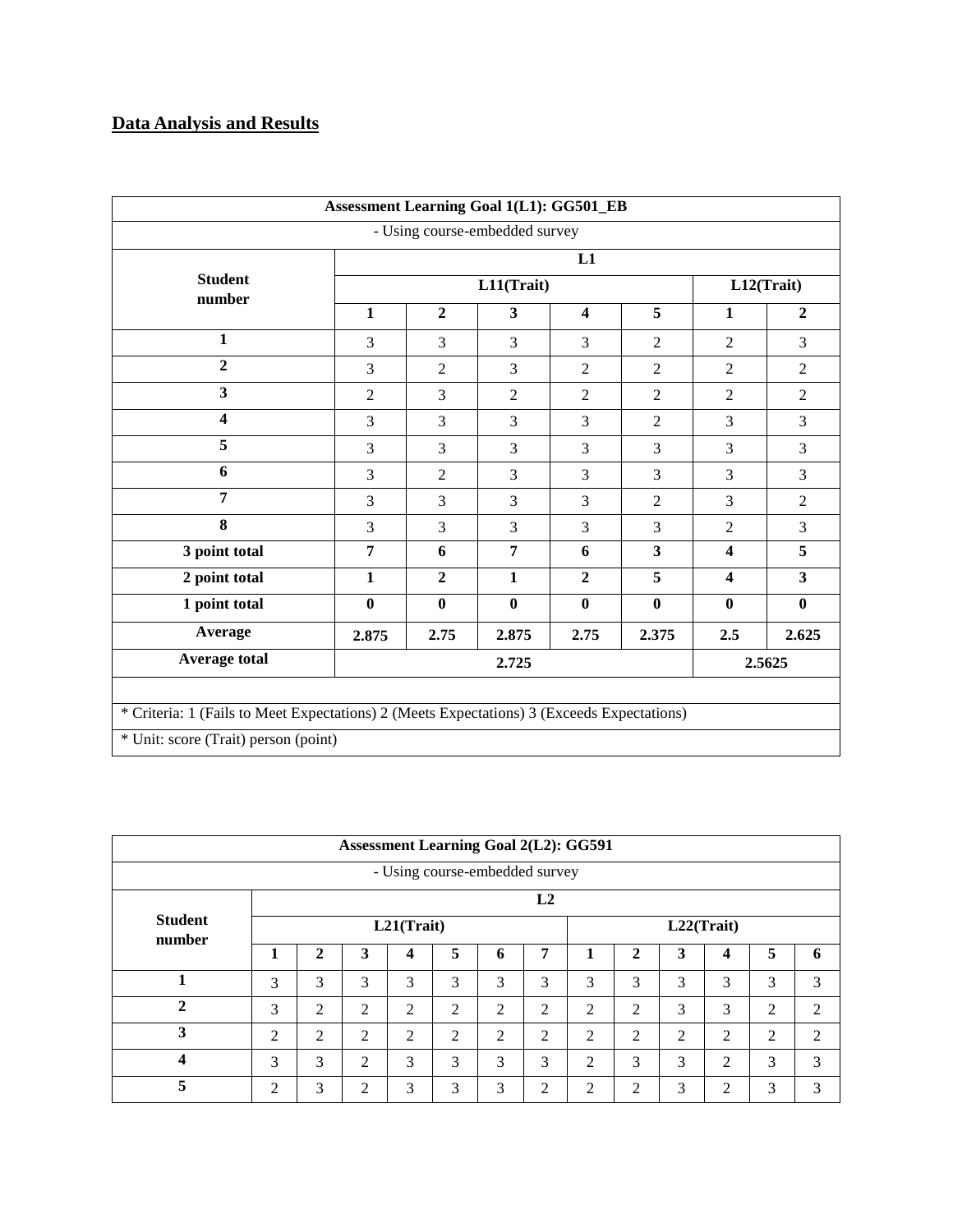| 6                                                                                          | $\overline{c}$   | 3              | 3            | 2                       | $\overline{2}$          | 3                       | 3        | $\overline{2}$ | 2            | 3        | $\overline{2}$          | 3                       | 3        |
|--------------------------------------------------------------------------------------------|------------------|----------------|--------------|-------------------------|-------------------------|-------------------------|----------|----------------|--------------|----------|-------------------------|-------------------------|----------|
| 7                                                                                          | 2                | 3              | 3            | 2                       | $\overline{2}$          | 3                       | 2        | 2              | 2            | 3        | 3                       | 3                       | 3        |
| 8                                                                                          | 3                | $\overline{2}$ | 2            | 3                       | 3                       | 2                       | 3        | $\overline{c}$ | 3            | 3        | 3                       | 2                       | 3        |
| 9                                                                                          | 2                | $\overline{2}$ | 2            | 2                       | $\overline{2}$          | 2                       | 2        | $\overline{c}$ | 2            | 3        | 2                       | 2                       | 2        |
| 3 point total                                                                              | $\boldsymbol{4}$ | 5              | 3            | $\overline{\mathbf{4}}$ | $\overline{\mathbf{4}}$ | 5                       | 4        | 1              | 3            | 8        | $\overline{\mathbf{4}}$ | 5                       | 6        |
| 2 point total                                                                              | 5                | 4              | 6            | 5                       | 5                       | $\overline{\mathbf{4}}$ | 5        | 8              | 6            | 1        | 5                       | $\overline{\mathbf{4}}$ | 3        |
| 1 point total                                                                              | $\mathbf{0}$     | $\mathbf{0}$   | $\mathbf{0}$ | $\bf{0}$                | $\bf{0}$                | $\mathbf{0}$            | $\bf{0}$ | $\mathbf{0}$   | $\mathbf{0}$ | $\bf{0}$ | $\mathbf{0}$            | $\bf{0}$                | $\bf{0}$ |
|                                                                                            |                  |                |              |                         |                         |                         |          |                |              |          |                         |                         |          |
| Average                                                                                    | 2.44             | 2.56           | 2.33         | 2.44                    | 2.44                    | 2.56                    | 2.44     | 2.11           | 2.33         | 2.89     | 2.44                    | 2.56                    | 2.67     |
| <b>Total average</b>                                                                       |                  |                |              | 2.46                    |                         |                         |          |                |              | 2.50     |                         |                         |          |
|                                                                                            |                  |                |              |                         |                         |                         |          |                |              |          |                         |                         |          |
| * Criteria: 1 (Fails to Meet Expectations) 2 (Meets Expectations) 3 (Exceeds Expectations) |                  |                |              |                         |                         |                         |          |                |              |          |                         |                         |          |

|                          |              |                |                         |                         | <b>Assessment Learning Goal 3(L3): GG576</b> |   |                |                         |              |                |                         |                         |                |   |                |
|--------------------------|--------------|----------------|-------------------------|-------------------------|----------------------------------------------|---|----------------|-------------------------|--------------|----------------|-------------------------|-------------------------|----------------|---|----------------|
|                          |              |                |                         |                         | - Using course-embedded survey               |   |                |                         |              |                |                         |                         |                |   |                |
|                          |              |                |                         |                         |                                              |   |                | L3                      |              |                |                         |                         |                |   |                |
| <b>Student</b><br>number |              |                |                         |                         | L31(Trait)                                   |   |                |                         |              |                |                         | L32(Trait)              |                |   |                |
|                          | $\mathbf{1}$ | $\overline{2}$ | $\overline{\mathbf{3}}$ | $\overline{\mathbf{4}}$ | $\overline{5}$                               | 6 | $\overline{7}$ | $\overline{\mathbf{8}}$ | $\mathbf{1}$ | $\overline{2}$ | $\overline{\mathbf{3}}$ | $\overline{\mathbf{4}}$ | $\overline{5}$ | 6 | $\overline{7}$ |
| $\mathbf{1}$             |              |                |                         |                         |                                              |   |                |                         |              |                |                         |                         |                |   |                |
| $\overline{2}$           |              |                |                         |                         |                                              |   |                |                         |              |                |                         |                         |                |   |                |
| $\overline{\mathbf{3}}$  |              |                |                         |                         |                                              |   |                |                         |              |                |                         |                         |                |   |                |
| $\overline{\mathbf{4}}$  |              |                |                         |                         |                                              |   |                |                         |              |                |                         |                         |                |   |                |
| $\overline{\mathbf{5}}$  |              |                |                         |                         |                                              |   |                |                         |              |                |                         |                         |                |   |                |
| $\overline{6}$           |              |                |                         |                         |                                              |   |                |                         |              |                |                         |                         |                |   |                |
| $\overline{7}$           |              |                |                         |                         |                                              |   |                |                         |              |                |                         |                         |                |   |                |
| $\pmb{8}$                |              |                |                         |                         |                                              |   |                |                         |              |                |                         |                         |                |   |                |
| $\overline{9}$           |              |                |                         |                         |                                              |   |                |                         |              |                |                         |                         |                |   |                |
| 10                       |              |                |                         |                         |                                              |   |                |                         |              |                |                         |                         |                |   |                |
| 11                       |              |                |                         |                         |                                              |   |                |                         |              |                |                         |                         |                |   |                |
| $\overline{12}$          |              |                |                         |                         |                                              |   |                |                         |              |                |                         |                         |                |   |                |
| $\overline{13}$          |              |                |                         |                         |                                              |   |                |                         |              |                |                         |                         |                |   |                |
| $\overline{14}$          |              |                |                         |                         |                                              |   |                |                         |              |                |                         |                         |                |   |                |
| $\overline{15}$          |              |                |                         |                         |                                              |   |                |                         |              |                |                         |                         |                |   |                |
| 3 point total            |              |                |                         |                         |                                              |   |                |                         |              |                |                         |                         |                |   |                |
| 2 point total            |              |                |                         |                         |                                              |   |                |                         |              |                |                         |                         |                |   |                |
| 1 point total            |              |                |                         |                         |                                              |   |                |                         |              |                |                         |                         |                |   |                |
| Average                  |              |                |                         |                         |                                              |   |                |                         |              |                |                         |                         |                |   |                |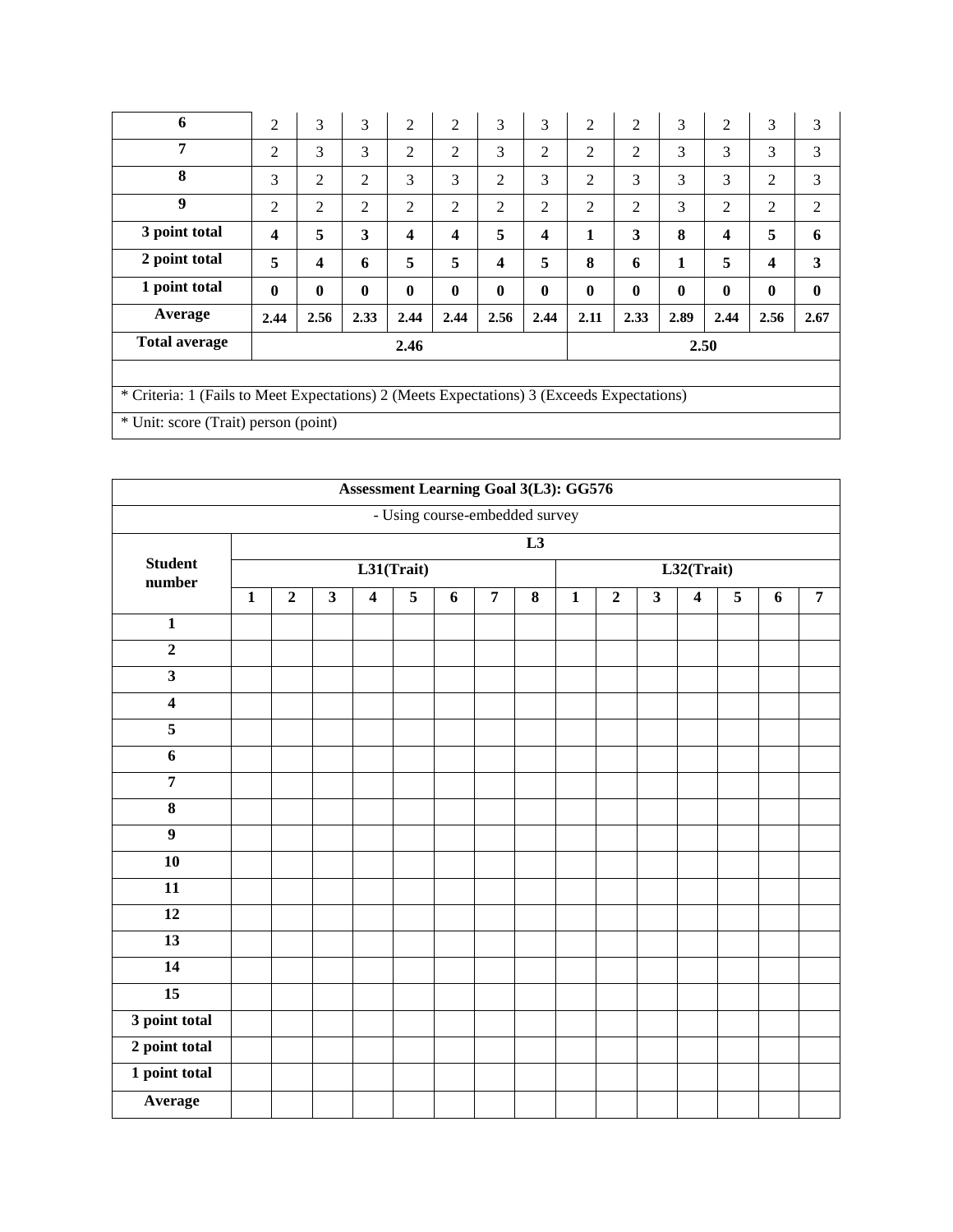| Average total                        |                                                                                            |  |
|--------------------------------------|--------------------------------------------------------------------------------------------|--|
|                                      |                                                                                            |  |
|                                      | * Criteria: 1 (Fails to Meet Expectations) 2 (Meets Expectations) 3 (Exceeds Expectations) |  |
| * Unit: score (Trait) person (point) |                                                                                            |  |

|                                                                                            | - Using course-embedded survey |                         |  |  |
|--------------------------------------------------------------------------------------------|--------------------------------|-------------------------|--|--|
| <b>Student</b>                                                                             |                                | L4                      |  |  |
| number                                                                                     | L41(Trait)                     | L42(Trait)              |  |  |
| $\mathbf{1}$                                                                               | $\overline{2}$                 | 2                       |  |  |
| $\overline{2}$                                                                             | $\overline{c}$                 | $\overline{2}$          |  |  |
| 3                                                                                          | 3                              | 3                       |  |  |
| $\overline{\mathbf{4}}$                                                                    | 3                              | 3                       |  |  |
| 5                                                                                          | 3                              | 3                       |  |  |
| 6                                                                                          | $\overline{2}$                 | $\mathfrak{2}$          |  |  |
| 7                                                                                          | $\overline{2}$                 | $\overline{2}$          |  |  |
| 8                                                                                          | 3                              | 3                       |  |  |
| 3 point total                                                                              | $\overline{\mathbf{4}}$        | $\overline{\mathbf{4}}$ |  |  |
| 2 point total                                                                              | 4                              | $\overline{\mathbf{4}}$ |  |  |
| 1 point total                                                                              | $\bf{0}$                       | $\mathbf{0}$            |  |  |
| Average                                                                                    | 2.5                            | 2.5                     |  |  |
| <b>Average total</b>                                                                       | 2.5                            | 2.5                     |  |  |
|                                                                                            |                                |                         |  |  |
| * Criteria: 1 (Fails to Meet Expectations) 2 (Meets Expectations) 3 (Exceeds Expectations) |                                |                         |  |  |

| <b>Assessment Learning Goal 5(L5): GG589</b> |                             |                             |                             |                             |                |                |                             |                             |  |  |  |  |
|----------------------------------------------|-----------------------------|-----------------------------|-----------------------------|-----------------------------|----------------|----------------|-----------------------------|-----------------------------|--|--|--|--|
| - Using course-embedded survey               |                             |                             |                             |                             |                |                |                             |                             |  |  |  |  |
| <b>Student</b><br>number                     | L <sub>5</sub>              |                             |                             |                             |                |                |                             |                             |  |  |  |  |
|                                              | L51(Trait)                  |                             |                             |                             | L52(Trait)     |                |                             |                             |  |  |  |  |
|                                              |                             | $\mathbf{2}$                | 3                           |                             |                | $\mathbf{2}$   | 3                           |                             |  |  |  |  |
|                                              | $\mathcal{D}_{\mathcal{A}}$ | 3                           | $\mathfrak{D}$              | $\mathfrak{D}$              | $\mathfrak{D}$ | $\overline{2}$ | $\mathcal{D}_{\mathcal{L}}$ | $\mathcal{D}_{\mathcal{A}}$ |  |  |  |  |
| ◠                                            | 3                           | $\mathcal{D}$               | $\mathcal{D}_{\mathcal{L}}$ | $\mathcal{D}_{\mathcal{L}}$ | $\mathfrak{D}$ | $\mathcal{D}$  | ∍                           | $\mathcal{D}$               |  |  |  |  |
| 3                                            | $\mathcal{D}$               | $\mathcal{D}_{\mathcal{L}}$ | $\mathcal{R}$               | 3                           | 3              | $\mathcal{D}$  | ∍                           | $\mathcal{D}_{\mathcal{L}}$ |  |  |  |  |
|                                              | ↑                           | ↑                           | $\mathbf{R}$                | ↑                           | 3              | C              | ◠                           | ↑                           |  |  |  |  |